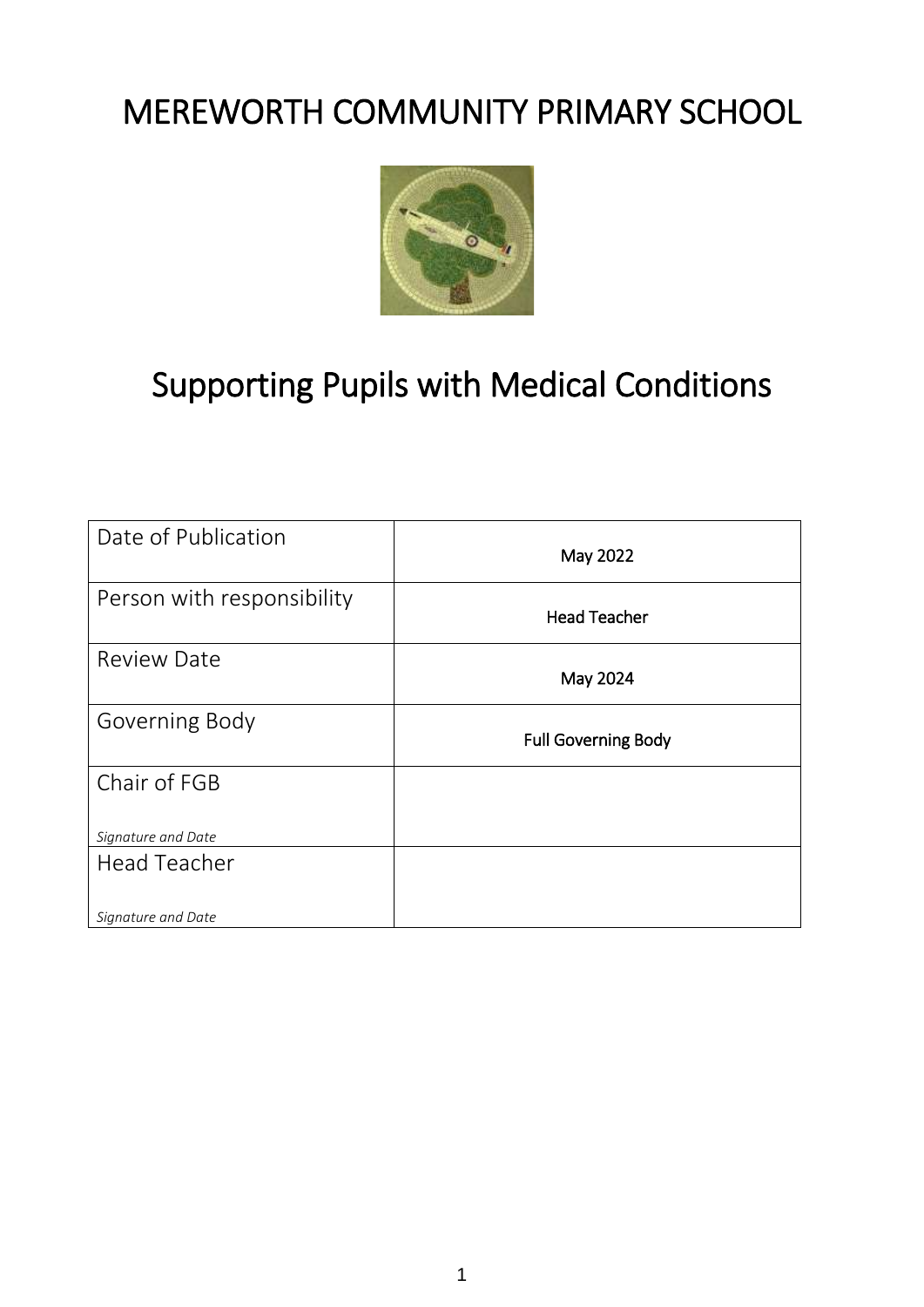## Supporting pupils with medical conditions Policy

This policy is written in line with the requirements of:

- Children and Families Act 2014 section 100
- Supporting pupils at school with medical conditions: statutory guidance for governing bodies of maintained schools and proprietors of academies in England, DfE Sept 2014
- 0-25 SEND Code of Practice, DfE 2014
- Mental Health and behaviour in schools: departmental advice for school staff, DfE June 2014
- Equalities Act 2010
- Schools Admissions Code, DfE 1 Feb 2010

This policy should be read in conjunction with the following school policies:

- SEND Policy
- SEN School Information Report
- Safeguarding Policy
- Complaints Policy
- Single Equality Scheme
- Administration Of Medication Policy

This policy was developed using a participation process that involved parents/carers of pupils with medical conditions, representatives from the governing body, healthcare professionals and parent teacher association representatives and will be reviewed annually.

#### Definitions of medical conditions

Pupils' medical needs may be broadly summarised as being of two types:-

Short-term affecting their participation at school because they are on a course of medication.

Long-term potentially limiting access to education and requiring on-going support, medicines or care while at school to help them to manage their condition and keep them well, including monitoring and intervention in emergency circumstances. It is important that parents feel confident that the school will provide effective support for their child's medical condition and that pupils feel safe.

#### The statutory duty of the governing body

The governing body remains legally responsible and accountable for fulfilling their statutory duty for supporting pupils at school with medical conditions. The governing body of Mereworth C P School fulfil this by:-

- o Ensuring that arrangements are in place to support pupils with medical conditions. In doing so we will ensure that such children can access and enjoy the same opportunities at school as any other child;
- o Taking into account that many medical conditions that require support at school will affect quality of life and may be life-threatening. Some will be more obvious than others and therefore the focus is on the needs of each individual child and how their medical condition impacts on their school life;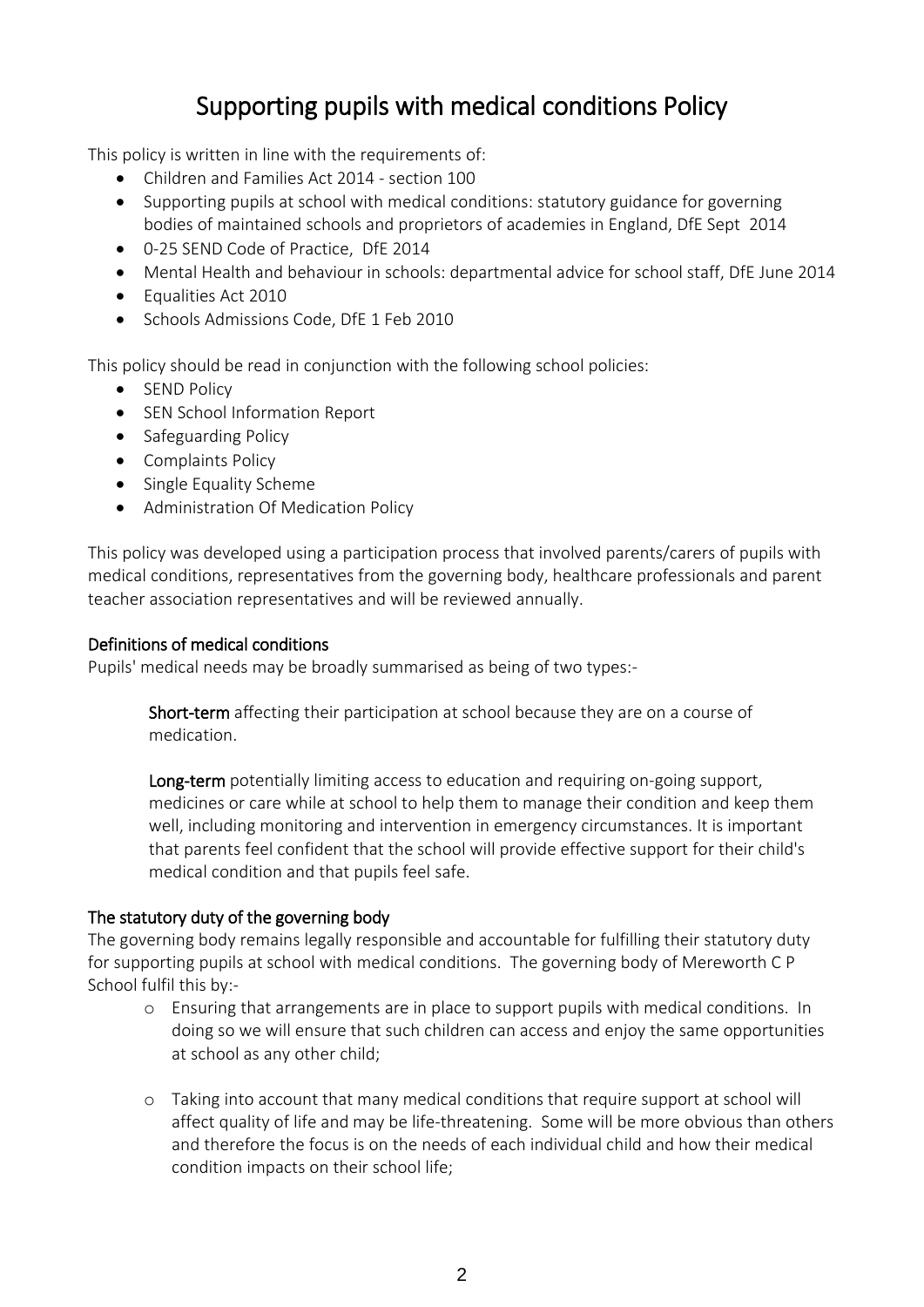- o Ensuring that the arrangements give parents and pupils confidence in the school's ability to provide effective support for medical conditions, should show an understanding of how medical conditions impact on a child's ability to learn, as well as increase their confidence and promote self-care. We will ensure that staff are properly trained to provide the support that pupils need;
- o Ensuring that no child with a medical condition is denied admission, or prevented from taking up a place in school because arrangements for their medical condition have not been made. However, in line with safeguarding duties, we will ensure that pupils' health is not put at unnecessary risk from, for example, infectious diseases, and reserve the right to refuse admittance to a child at times where it would be detrimental to the health of that child or others to do so;
- o Ensuring that the arrangements put in place are sufficient to meet our statutory duties and ensure that policies, plans, procedures and systems are properly and effectively implemented;
- o Developing a policy for supporting pupils with medical conditions that is reviewed regularly and accessible to parents and school staff (this policy);
- o Ensuring that the policy includes details on how the policy will be implemented effectively, including a named person who has overall responsibility for policy implementation (see section below on policy implementation);
- o Ensuring that the policy sets out the procedures to be followed whenever the school is notified that a pupil has a medical condition (see section below on procedure to be followed when notification is received that a pupil has a medical condition);
- o Ensuring that the policy covers the role of individual healthcare plans, and who is responsible for their development, in supporting pupils at school with medical conditions (see section below on individual healthcare plans);
- o Ensuring that the school policy clearly identifies the roles and responsibilities of all those involved in arrangements for supporting pupils at school with medical conditions and how they will be supported, how their training needs will be assessed and how and by whom training will be commissioned and provided (see section below on staff training and support);
- o Ensuring that the school policy covers arrangements for children who are competent to manage their own health needs and medicines (see section below on the child's role in managing their own medical needs);
- o Ensuring that the policy is clear about the procedures to be followed for managing medicines including the completion of written records (see section below on managing medicines on school premises);
- o Ensuring that the policy sets out what should happen in an emergency situation (see section below on emergency procedures);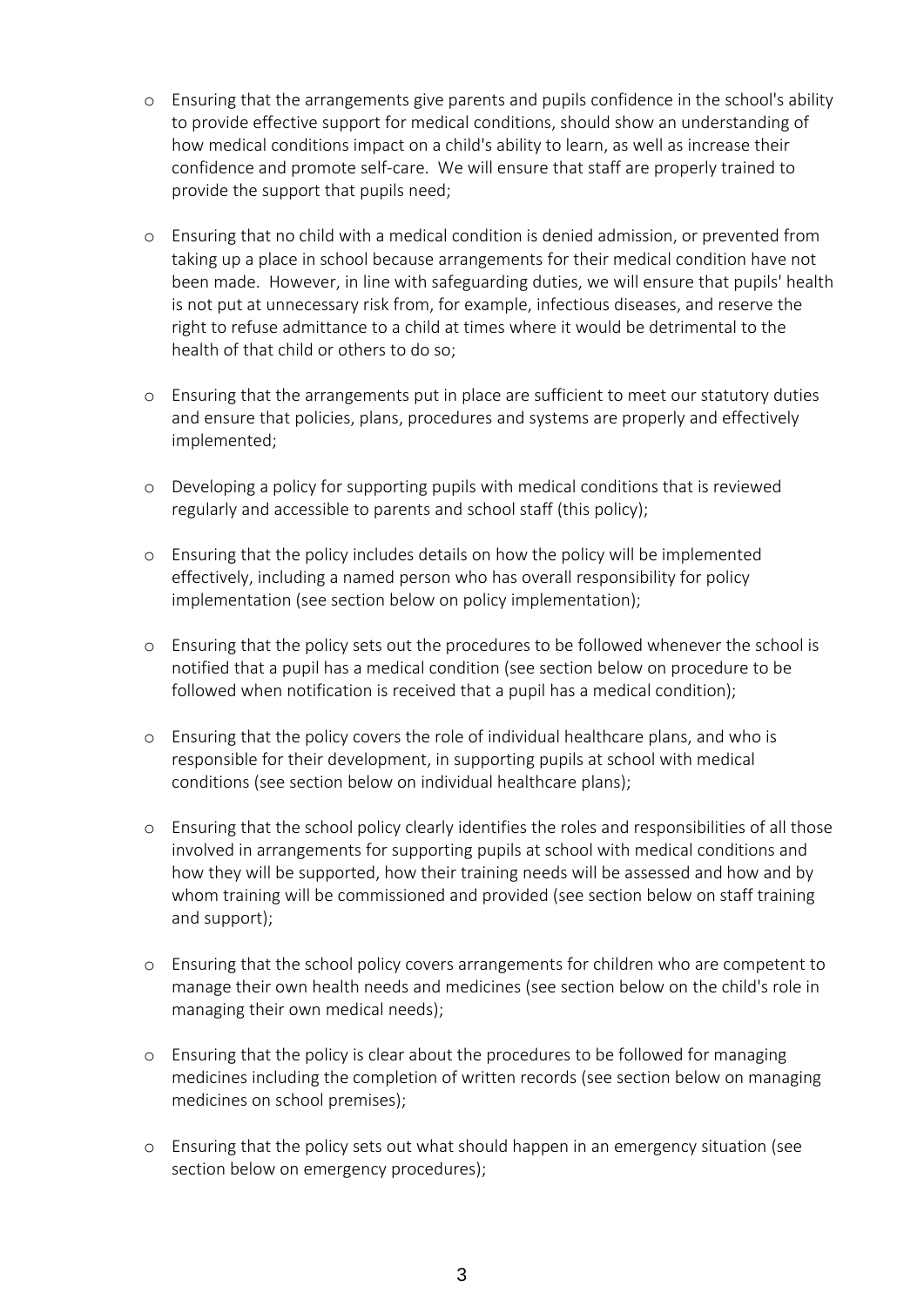- o Ensuring that the arrangements are clear and unambiguous about the need to support actively pupils with medical conditions to participate in school trips and visits, or in sporting activities, and not prevent them from doing so (see section on day trips, residential trips and sporting activities);
- o Considering whether to
	- develop transport healthcare plans in conjunction with the LA for pupils with lifethreatening conditions who use home- to- school transport
	- **Purchase and train staff in the use of defibrillators**
	- Hold asthma inhalers for emergency use;
- o Ensuring that the policy is explicit about what practice is not acceptable (see section on unacceptable practice);
- o Ensuring that the appropriate level of insurance is in place and appropriate to the level of risk (see section on Liability and Indemnity);
- o Ensuring that the policy sets out how complaints may be made and will be handled concerning the support to pupils with medical conditions (see section on complaints).

#### Policy implementation

The statutory duty for making arrangements for supporting pupils at school with medical conditions rests with the governing body. The governing body have conferred the following functions of the implementation of this policy to the staff below, however, the governing body remains legally responsible and accountable for fulfilling our statutory duty.

The overall responsibility for the implementation of this policy is given to the Head Teacher. She will also be responsible for ensuring that sufficient staff are suitably trained and will ensure cover arrangements in cases of staff absences or staff turnover to ensure that someone is always available and on-site with an appropriate level of training.

Individual teachers, will be responsible for preparing risk assessments for school visits and other school activities outside of the normal timetable and for the monitoring of individual healthcare plans. This will be done alongside key staff including Head teacher, Mrs Beaumont and Mrs Turnbull.

Mrs Beaumont /Mrs Turnbull, Pupils Additional Educational Needs Coordinator, will be responsible in conjunction with parents/carers, for drawing up, implementing and keeping under review the individual healthcare plan for each pupil and making sure relevant staff are aware of these plans

All members of staff are expected to show a commitment and awareness of children's medical conditions and the expectations of this policy. All new members of staff will be inducted into the arrangements and guidelines in this policy upon taking up their post.

#### Procedure to be followed when notification is received that a pupil has a medical condition

This covers notification prior to admission, procedures to cover transitional arrangements between schools or alternative providers, and the process to be followed upon reintegration after a period of absence or when pupils' needs change. For children being admitted to Mereworth C P School for the first time with good notification given, the arrangements will be in place for the start of the relevant school term. In cases other cases, such as a new diagnosis or a child moving to Mereworth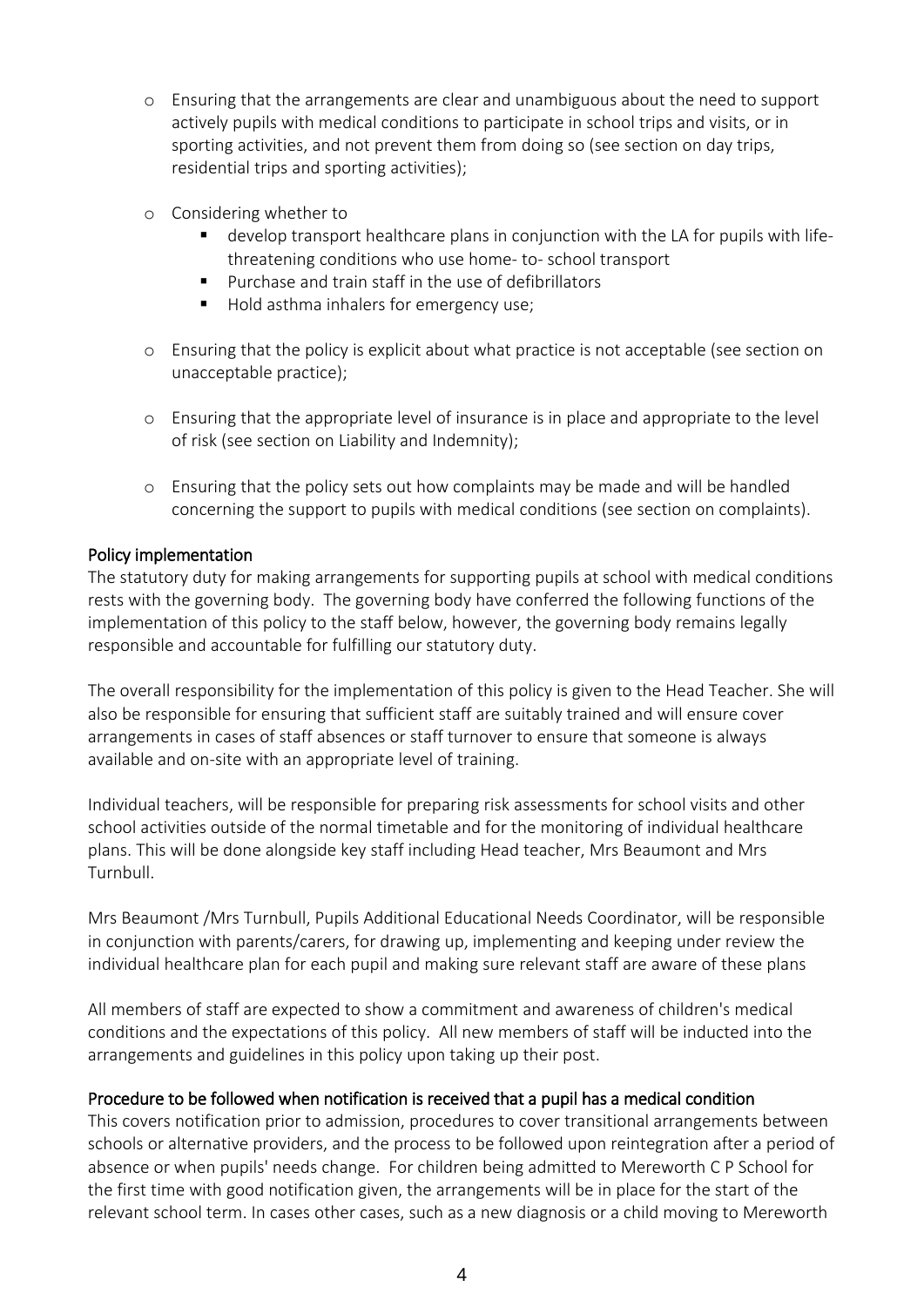C P School mid-term, we will make every effort to ensure that arrangements are put in place within two weeks.

In making the arrangements, we will take into account that many of the medical conditions that require support at school will affect quality of life and may be life-threatening. We also acknowledge that some may be more obvious than others. We will therefore ensure that the focus is on the needs of each individual child and how their medical condition impacts on their school life. We aim to ensure that parents/carers and pupils can have confidence in our ability to provide effective support for medical conditions in school, so the arrangements will show an understanding of how medical conditions impact on the child's ability to learn, as well as increase their confidence and promote self-care.

We will ensure that staff are properly trained and supervised to support pupils' medical conditions and will be clear and unambiguous about the need to support actively pupils with medical conditions to participate in school trips and visits, or in sporting activities, and not prevent them in doing so. We will make arrangements for the inclusion of pupils in such activities with any adjustments as required unless evidence from a clinician such as a GP states that this is not possible. We will make sure that no child with a medical condition is denied admission or prevented from attending the school because arrangements for supporting their medical condition have not been made. However, in line with our safeguarding duties, we will ensure that all pupils' health is not put at unnecessary risk from, for example infectious disease. We will therefore not accept a child in school at times where it would be detrimental to the health of that child or others.

Mereworth C P School does not have to wait for a formal diagnosis before providing support to pupils. In cases where a pupil's medical condition is unclear, or where there is a difference of opinion, judgements will be needed about what support to provide based on available evidence. This would normally involve some form of medical evidence and consultation with parents/carers. Where evidence conflicts, some degree of challenge may be necessary to ensure that the right support can be put in place. These discussions will be led by the Head Teacher, and following these discussions an individual healthcare plan will be written in conjunction with the parent/carers by the Pupil Additional Educational Need Co-ordinator, and be put in place.

#### Individual Healthcare Plans

Individual Healthcare Plans will help to ensure that Mereworth C P School effectively supports pupils with medical conditions. They will provide clarity about what needs to be done, when and by whom. They will often be essential, such as in cases where conditions fluctuate or where there is a high risk that emergency intervention will be needed. They are likely to be helpful in the majority of other cases too, especially where medical conditions are long-term and complex. However, not all children will require one. The school, healthcare professional and parent/carer should agree, based on evidence, when a healthcare plan would be inappropriate or disproportionate. If consensus cannot be reached the Head Teacher is best placed to take a final view. A flow chart for identifying and agreeing the support a child needs and developing an individual healthcare plan is provided at annex A.

Individual Healthcare Plans will be easily accessible to all who need to refer to them, while preserving confidentiality. Plans will capture the key information and actions that are required to support the child effectively. The level of detail within the plan will depend on the complexity of the child's condition and the degree of support needed. This is important because different children with the same health condition may require very different support. Where a child has SEN but does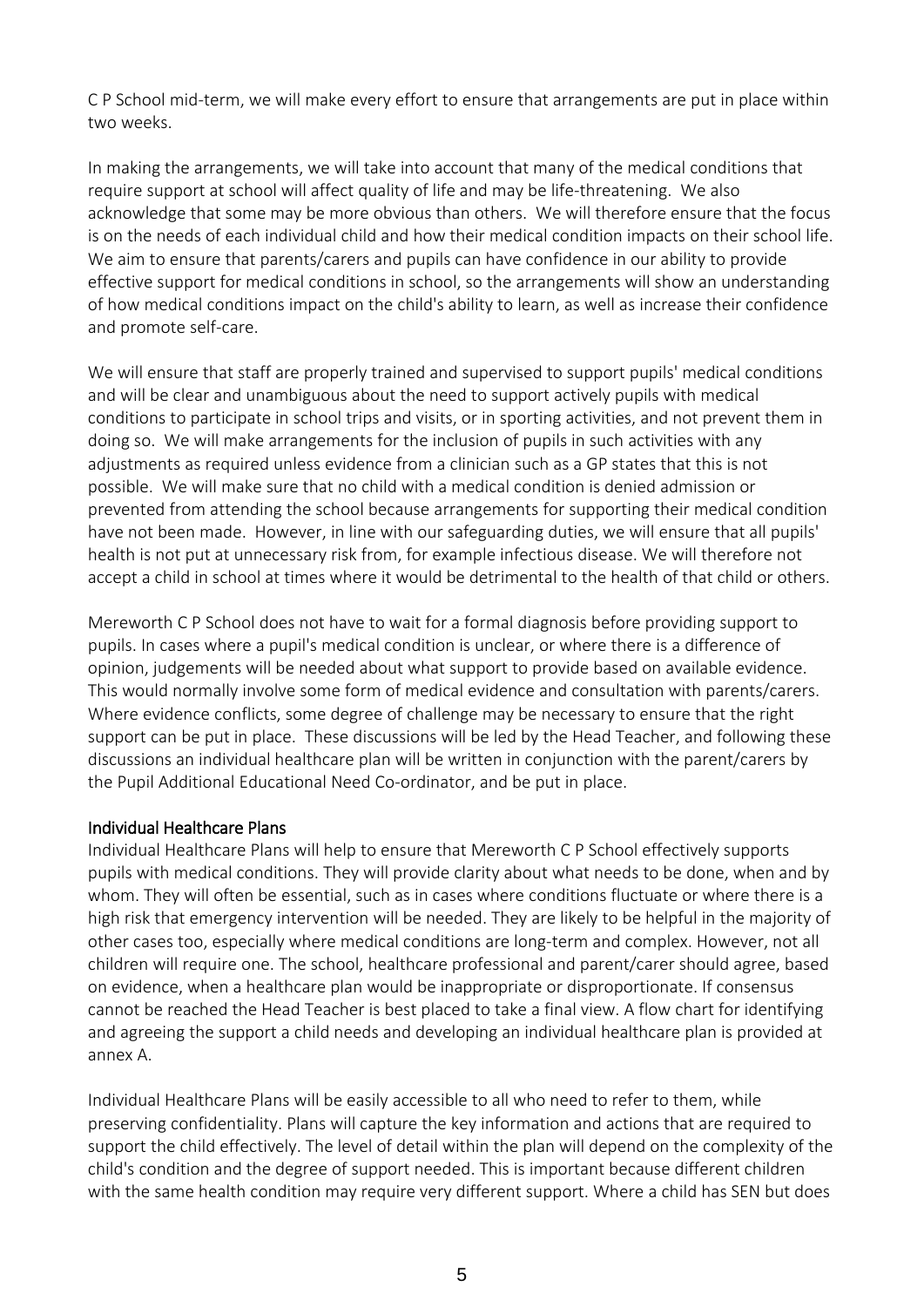not have an EHC Plan, their special educational needs should be mentioned in their individual healthcare plan.

Individual Healthcare Plans (and their review) should be drawn up in partnership between the school, parents/carers and a relevant healthcare professional/reports – where relevant - e.g. school, specialist or children's community nurse, who can best advise on the particular needs of the child. Pupils should also be involved whenever appropriate. The aim should be to capture the steps which Mereworth C P School should take to help manage their condition and overcome any potential barriers to getting the most from their education. Partners should agree who will take the lead in writing the plan, but responsibility for ensuring it is finalised and implemented rests with the school.

Mereworth C P School will ensure that Individual Healthcare Plans are reviewed annually or earlier if evidence is presented that the child's needs have changed. They will be developed and reviewed with the child's best interests in mind and ensure that Mereworth C P School assesses and manages risks to the child's education, health and social wellbeing, and minimises disruption. Where a child is returning to school following a period of hospital education or alternative provision, we will work with the local authority and education provider to ensure that the individual healthcare plan identifies the support the child will need to reintegrate effectively.

Template 1 provides a basic template for the Individual Healthcare Plan, and although this format may be varied to suit the specific needs of each pupil, they should all include the following information

- o The medical condition, its triggers, signs, symptoms and treatments;
- o The pupil's resulting needs, including medication (dose, side effects and storage) and other treatments, time, facilities, equipment, testing, access to food and drink where this is used to manage their condition, dietary requirements and environmental issues e.g. crowded corridors, travel time between lessons;
- o Specific support for the pupil's educational, social and emotional needs for example, how absences will be managed, requirements for extra time to complete exams, use of rest periods or additional support in catching up with lessons, counselling sessions;
- o The level of support needed (some children will be able to take responsibility for their own health needs) including in emergencies. If a child is self-managing their medication, this should be clearly stated with appropriate arrangements for monitoring;
- o Who will provide this support, their training needs, expectations of their role and confirmation of proficiency to provide support for the child's medical condition from a healthcare professional; and cover arrangements for when they are unavailable;
- o Who in the school needs to be aware of the child's condition and the support required;
- o Arrangements for written permission from parents/carer and the Head Teacher, for medication to be administered by a member of staff, or self-administered by the pupil during school hours;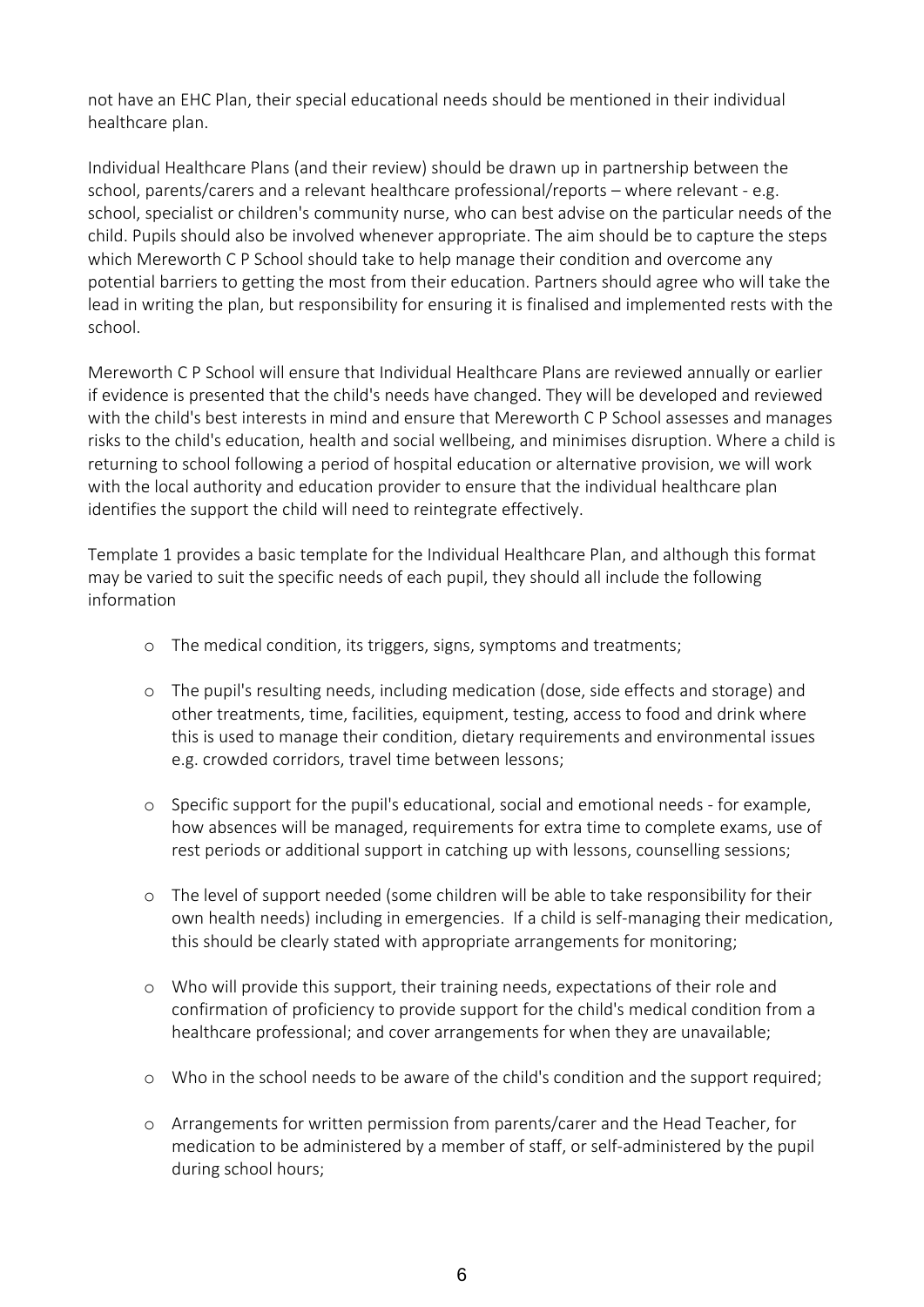- o Separate arrangements or procedures required for school trips or other school activities outside of the normal school timetable that will ensure the child can participate e.g., risk assessment;
- . o Where confidentiality issues are raised by the parent/child, the designated individual to be entrusted with information about the child's condition; and
- o What to do in an emergency, including whom to contact, and contingency arrangements. Some children may have an emergency healthcare plan prepared by their lead clinician that could be used to inform development of their individual healthcare plan

#### Roles and responsibilities

Please refer to the section on policy implementation for the functions that have been delegated to different, named members of staff at Mereworth C P School.

In addition we can refer to the **Community Nursing Team** for support with drawing up Individual Healthcare Plans, provide or commission specialist medical training, liaison with lead clinicians and advice or support in relation to pupils with medical conditions.

Other healthcare professionals, including GPs and paediatricians should notify the Community Nursing Team when a child has been identified as having a medical condition that will require support at school. Specialist local health teams may be able to provide support, and training to staff, for children with particular conditions (e.g., asthma, diabetes, epilepsy)

Pupils with medical conditions will often be best placed to provide information about how their condition affects them. They should be fully involved in discussions about their medical support needs and contribute as much as possible to the development of, and comply with, their individual healthcare plan. Other pupils will often be sensitive to the needs of those with medical conditions, and can, for example, alert staff to the deteriorating condition or emergency need of pupils with medical conditions.

Parents/carers should provide the school with sufficient and up-to-date information about their child's medical needs. They may in some cases be the first to notify the school that their child has a medical condition. Parents are key partners and should be involved in the development and review of their child's individual healthcare plan, and may be involved in its drafting. They should carry out any action they have agreed to as part of its implementation, e.g. provide medicines and equipment and ensure they or another nominated adult are contactable at all times.

Local authorities are commissioners of school nurses for maintained schools and academies in Kent. Under Section 10 of the Children Act 2004, they have a duty to promote co-operation between relevant partners such as governing bodies of maintained schools, proprietors of academies, clinical commissioning groups and NHS England, with a view to improving the well-being of children with regard to their physical and mental health, and their education, training and recreation. KCC is currently consulting on the re-organisation of its Health Needs provision which will strengthen its ability to provide support, advice and guidance, including suitable training for school staff, to ensure that the support specified within individual healthcare plans can be delivered effectively. KCC will work with us to support pupils with medical conditions to attend full time. Where pupils would not receive a suitable education in a mainstream school because of their health needs, the local authority has a duty to make other arrangements. Statutory guidance for local authorities sets out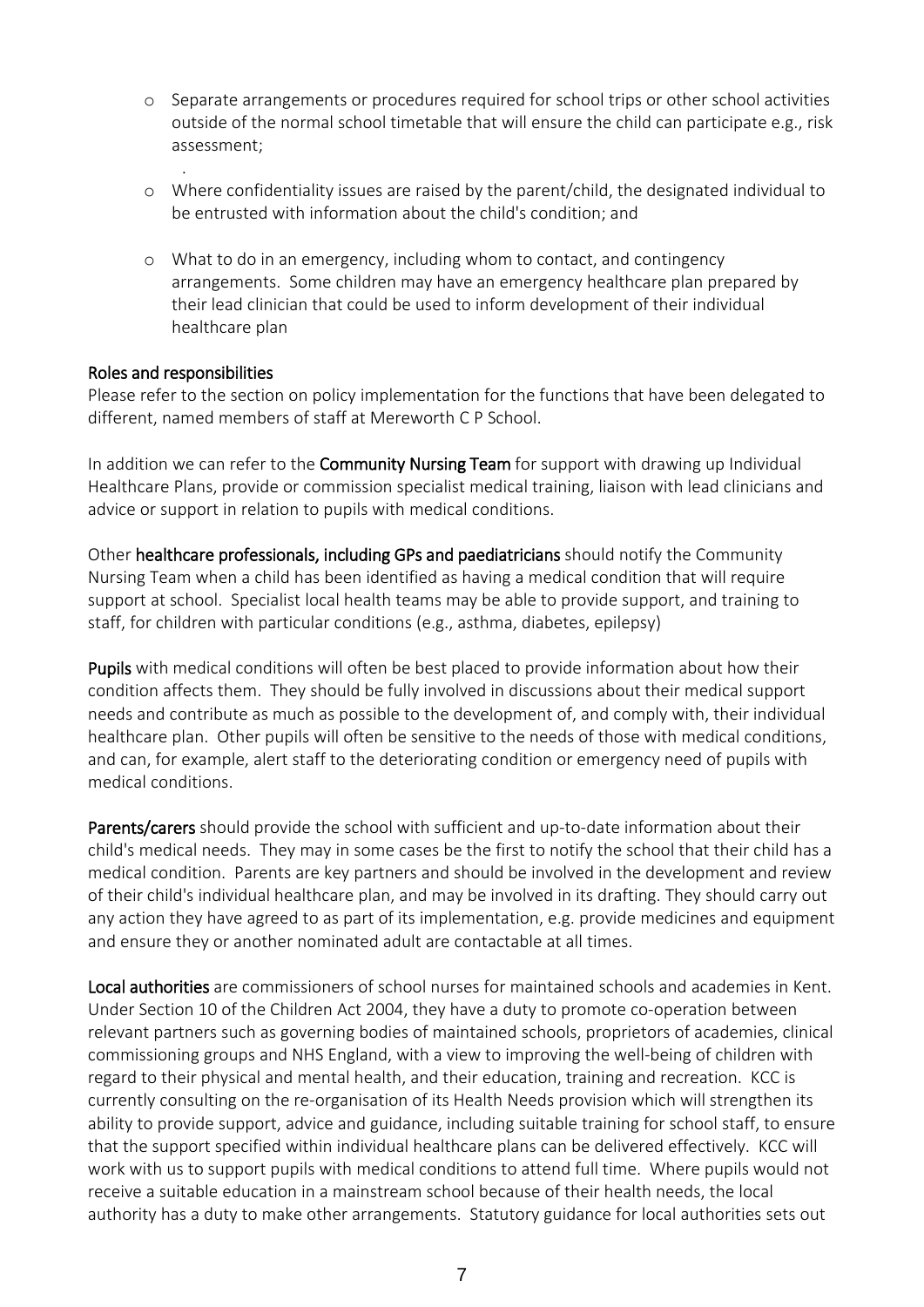that they should be ready to make arrangements under this duty when it is clear that a child will be away from school for 15 days or more because of health needs (whether consecutive or cumulative across the year) [education](https://www.gov.uk/government/publications/education-for-children-with-health-needs-who-cannot-attend-school) for children with health needs who cannot attend school

Providers of health services should co-operate with schools that are supporting children with medical conditions. They can provide valuable support, information, advice and guidance to schools, and their staff, to support children with medical conditions at school.

Clinical commissioning groups (CCGs) commission other healthcare professionals such as specialist nurses. They have a reciprocal duty to co-operate under Section 10 of the Children Act 2004 (as described above for local authorities). The local Health and Well-being Board provides a forum for the local authority and CCGs to consider with other partners, including locally elected representatives, how to strengthen links between education, health and care settings.

The **Ofsted** inspection framework places a clear emphasis on meeting the needs of disabled children and pupils with SEN, and considering the quality of teaching and the progress made by these pupils. Inspectors are already briefed to consider the needs of pupils with chronic or long-term medical conditions alongside these groups and to report on how well their needs are being met. Schools are expected to have a policy dealing with medical needs and to be able to demonstrate that it is being implemented effectively.

#### Staff training and support

School first aiders are: Please see separate school records

Paediatric First Aiders: Please see separate school records

People for administrating medicines: Office staff/Teaching Assistants/Teachers.

The Administration of Medicines Policy contains the templates which will be used to record staff training for administration of medicines and /or medical procedures.

All staff who are required to provide support to pupils for medical conditions will be trained by healthcare professional qualified to do so, for example School Nursing Team. The training need will be identified by the healthcare professional, e.g. School Nursing Team during the development or review of the individual healthcare plan. We may choose to arrange training and will ensure that it remains up-to-date.

Training should be sufficient to ensure that staff are competent and have confidence in their ability to support pupils with medical conditions, and to fulfil the requirements set out in the individual healthcare plans. They will need an understanding of the specific medical conditions they are being asked to deal with, their implications and preventative measures.

Staff must not give prescription medicines or undertake healthcare procedures without appropriate training (updated to reflect any individual healthcare plans). A first aid certificate does not constitute appropriate training in supporting children with medical conditions. Healthcare professionals, including the school nurse, can provide confirmation of proficiency of staff in a medical procedure, or in providing medication (see administration of medicines policy).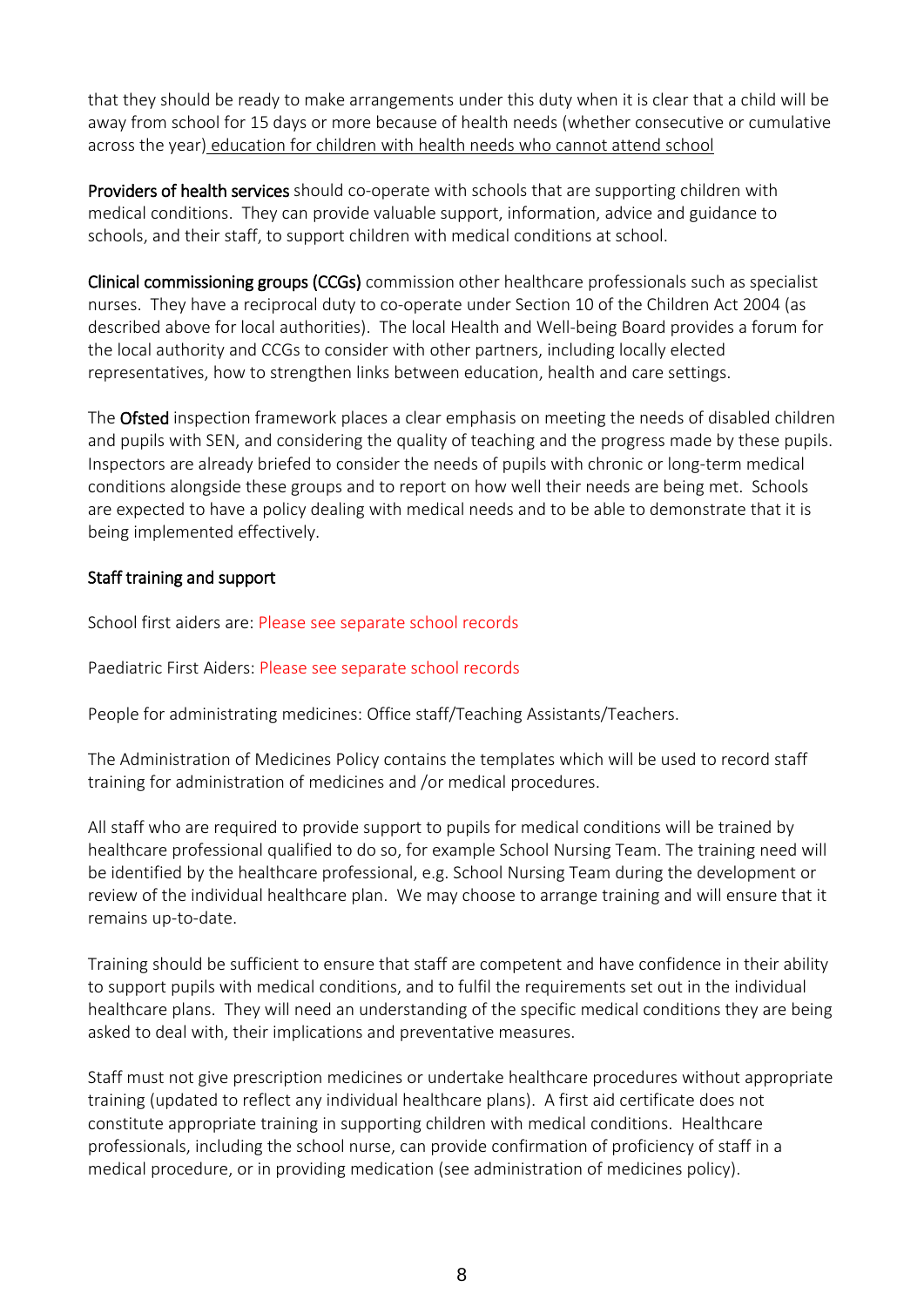All staff will receive induction training and regular whole school awareness training so that all staff are aware of the school's policy for supporting pupils with medical conditions and their role in implementing the policy. The Headteacher, will seek advice from relevant healthcare professions about training needs, including preventative and emergency measures so that staff can recognise and act quickly when a problem occurs.

The family of a child will often be key in providing relevant information to school staff about how their child's needs can be met, and parents will be asked for their views. They should provide specific advice, but should not be the sole trainer.

#### The child's role in managing their own medical needs

If, after discussion with the parent/carer, it is agreed that the child is competent to manage his/her own medication and procedures, s/he will be encouraged to do so. This will be reflected in the individual healthcare plan.

Asthma pumps are stored in the first aid cupboard in the classroom to ensure that the safeguarding of other children is not compromised, all other medicines are kept in the office. Mereworth C P School does also recognise that children who take their medicines themselves and/or manage procedures may require an appropriate level of supervision. If it is not appropriate for a child to self-manage, then relevant staff will help to administer medicines and manage procedures for them.

If a child refuses to take medicine or carry out a necessary procedure, staff should not force them to do so, but follow the procedure agreed in the individual healthcare plan. Parents will be informed so that alternative options can be considered.

#### Managing medicines on school premises and record keeping

o Please refer to the Administration of Medicines Policy.

#### Emergency procedures

The Head Teacher will ensure that arrangements are in place for dealing with emergencies for all school activities wherever they take place, including school trips within and outside the UK, as part of the general risk management process.

Where a child has an individual healthcare plan, this should clearly define what constitutes an emergency and explain what to do, including ensuring that all relevant staff are aware of emergency symptoms and procedures. Other pupils in the school should know what to do in general terms, such as informing a teacher immediately if they think help is needed.

If a child needs to be taken to hospital, staff should stay with the child until the parent arrives, or accompany a child taken to hospital by ambulance. Schools need to ensure they understand the local emergency services cover arrangements and that the correct information is provided for navigation systems.

#### Day trips, residential visits, and sporting activities

We will actively support pupils with medical conditions to participate in day trips, residential visits and sporting activities by being flexible and making reasonable adjustments unless there is evidence from a clinician such as a GP that this is not possible.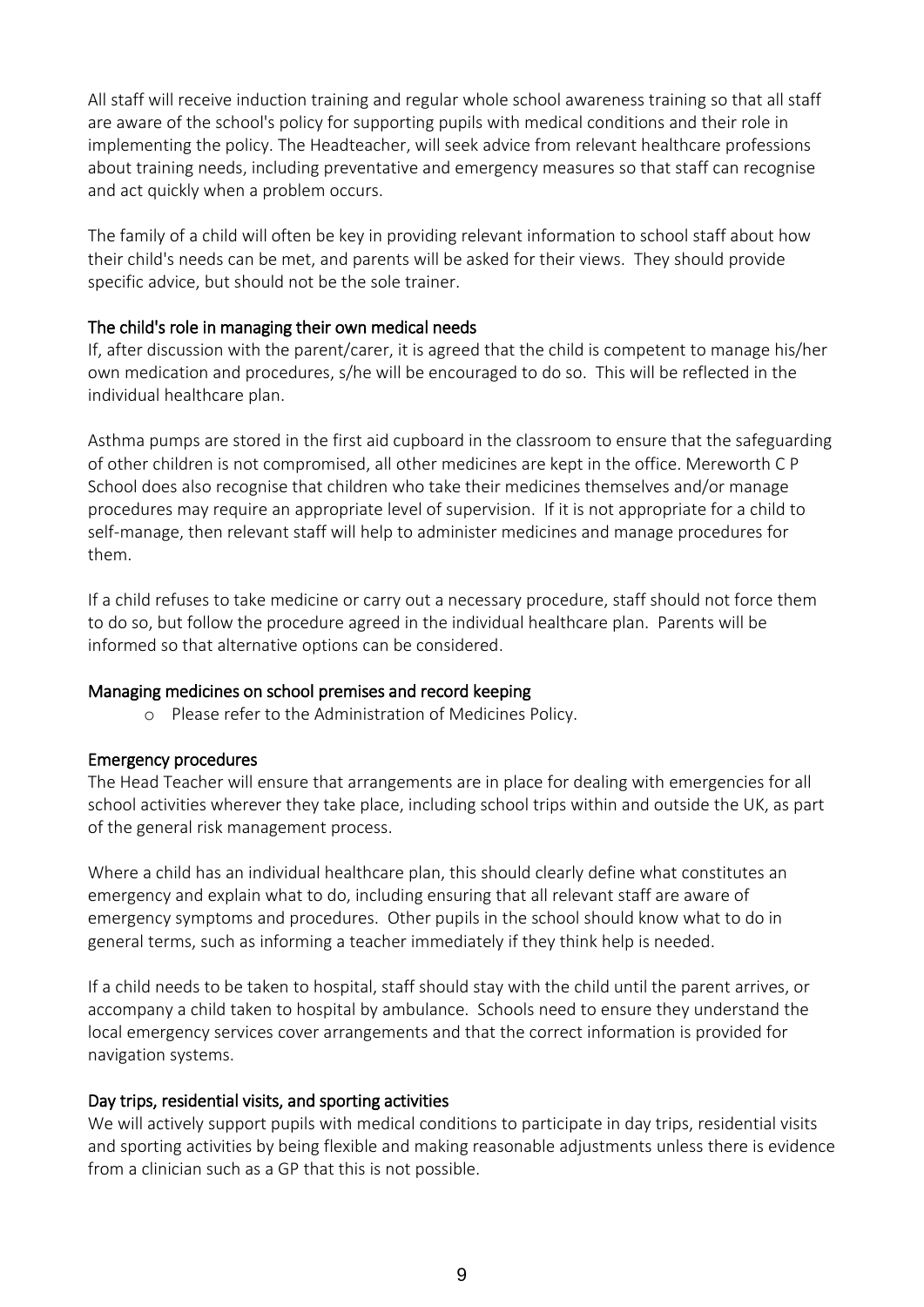We will always conduct a risk assessment so that planning arrangements take account of any steps needed to ensure that pupils with medical conditions can be included safely. This will involve consultation with parents\carers and relevant healthcare professions and will be informed by Health and Safety Executive (HSE) guidance on school trips.

#### Other issues for consideration

Where a pupil uses home-to-school transport arranged by the LA and they also have a medical condition which is life-threatening, we will share the pupil's individual healthcare plan with the local authority.

A defibrillator is situated within the main Reception area.

#### Unacceptable practice

Although staff at Mereworth C P School should use their discretion and judge each case on its merit with reference to the child's Individual Healthcare Plan, it is not generally acceptable practice to:

- o Prevent children from easily accessing their inhalers and medication and administering their medication when and where necessary;
- o Assume that every child with the same condition requires the same treatment;
- o Ignore the views of the child or their parents\carers; or ignore medical evidence or opinion (although this may be challenged);
- o Send children with medical conditions home frequently or prevent them from staying for normal school activities, including lunch, unless this is specified in their individual healthcare plans;
- o If the child becomes ill, send them to the school office or medical room unaccompanied or without someone suitable;
- o Penalise children for their attendance record if their absences are related to their medical condition, e.g. hospital appointments;
- o Prevent pupils from drinking, eating or taking toilet breaks whenever they need to in order to manage their medical condition effectively;
- o Require parents\carers, or otherwise make them feel obliged, to attend school to administer medication or provide medical support to their child, including with toileting issues. No parent should have to give up working because the school is failing to support their child's medical needs; or
- o Prevent children from participating, or creating unnecessary barriers to children participating in any aspect of school life, including school trips, e.g. by requiring parents to accompany the child.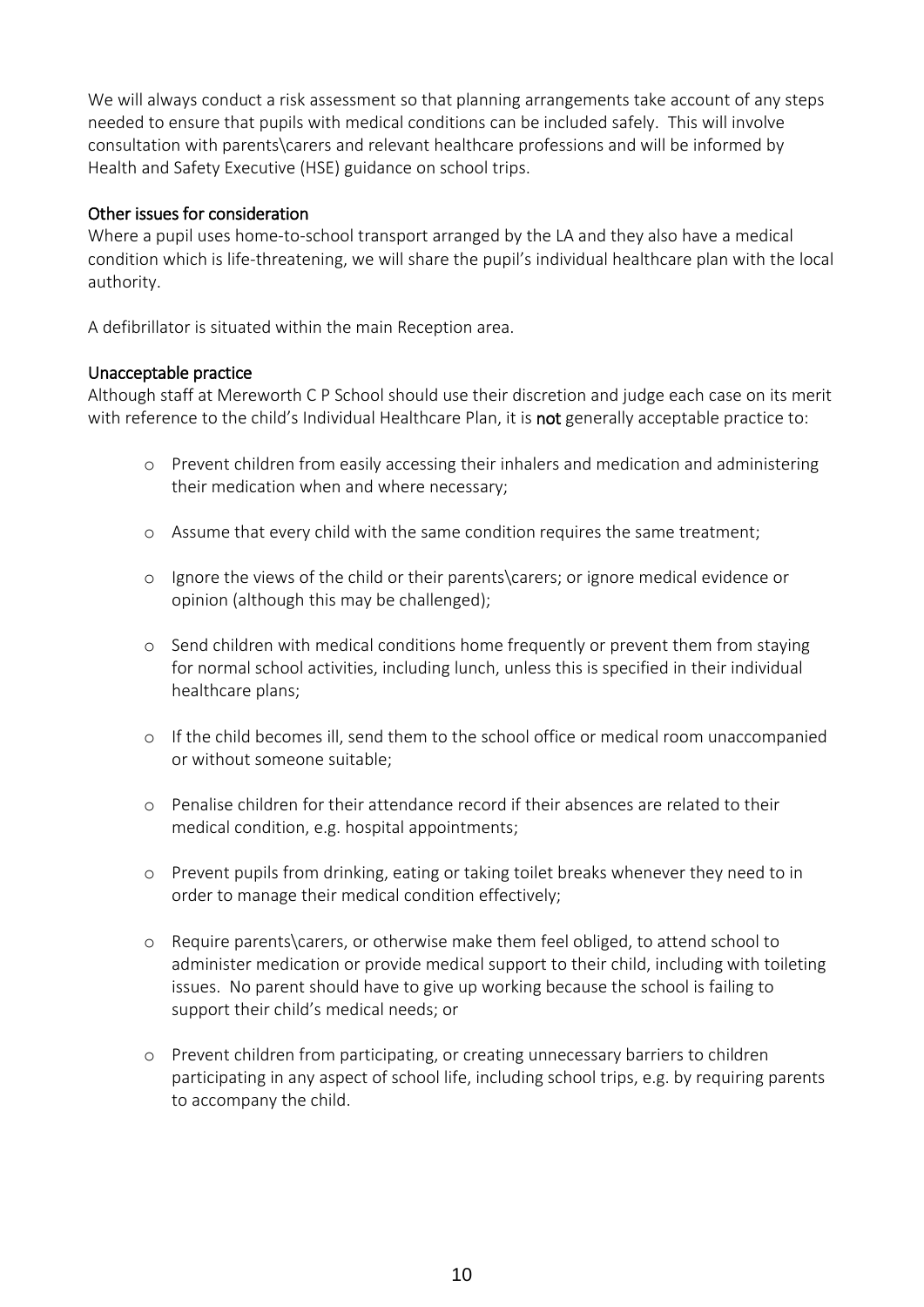#### Liability and indemnity

Details of insurance cover and provider are available from the School Business Manager.

#### **Complaints**

Should parents\carers be unhappy with any aspect of their child's care at Mereworth C P School, they must discuss their concerns with the school. This will be with the child's class teacher in the first instance, with whom any issues should be addressed. If this does not resolve the problem or allay the concern, the problem should be brought to a member of the leadership team, who will, where necessary, bring concerns to the attention of the Head Teacher. In the unlikely event of this not resolving the issue, the parent\carer must make a formal complaint using Mereworth C P School's Complaints Procedure.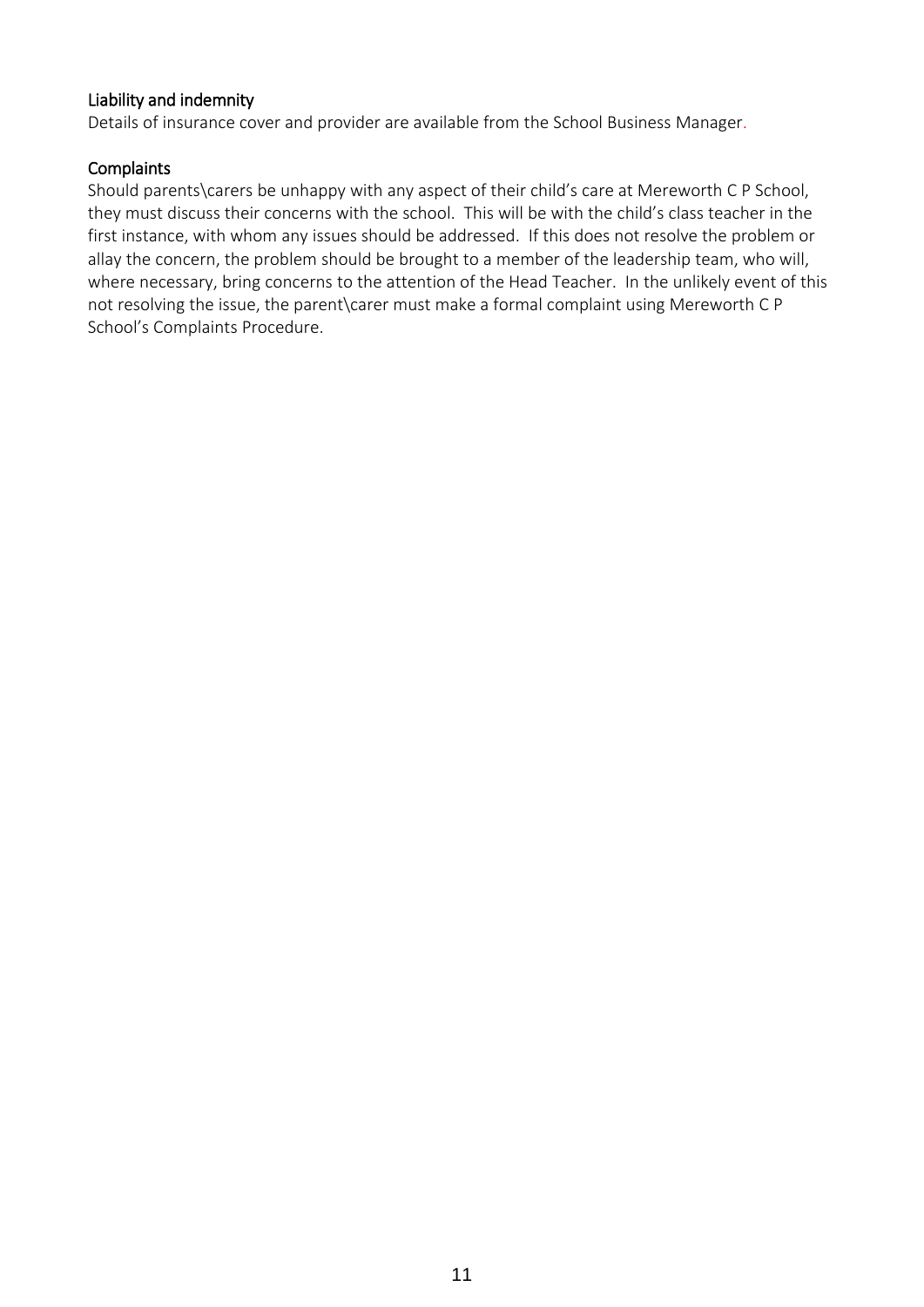### Annex A: Model process for developing Individual Healthcare Plans

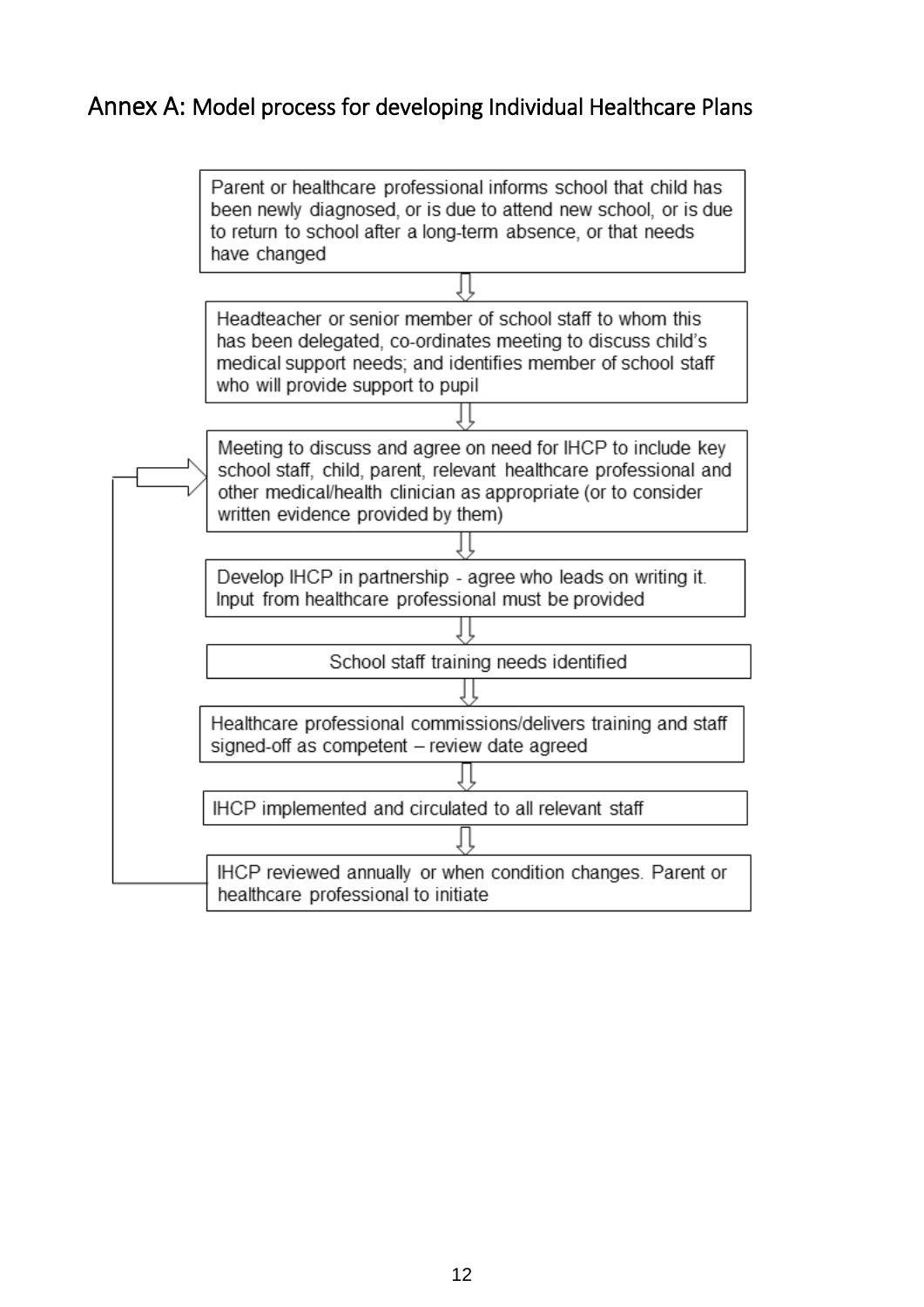## Template A: Individual Healthcare Plan

| Name of school/setting         |  |
|--------------------------------|--|
| Child's name                   |  |
| Group/class/form               |  |
| Date of birth                  |  |
| Child's address                |  |
| Medical diagnosis or condition |  |
| Date                           |  |
| Review date                    |  |

### Family Contact Information

| Name                  |  |
|-----------------------|--|
| Phone no. (work)      |  |
| (home)                |  |
| (mobile)              |  |
| Name                  |  |
| Relationship to child |  |
| Phone no. (work)      |  |
| (home)                |  |
| (mobile)              |  |

#### Clinic/Hospital Contact

Name

Phone no.

#### G.P.

Name

Phone no.

Who is responsible for providing support in school

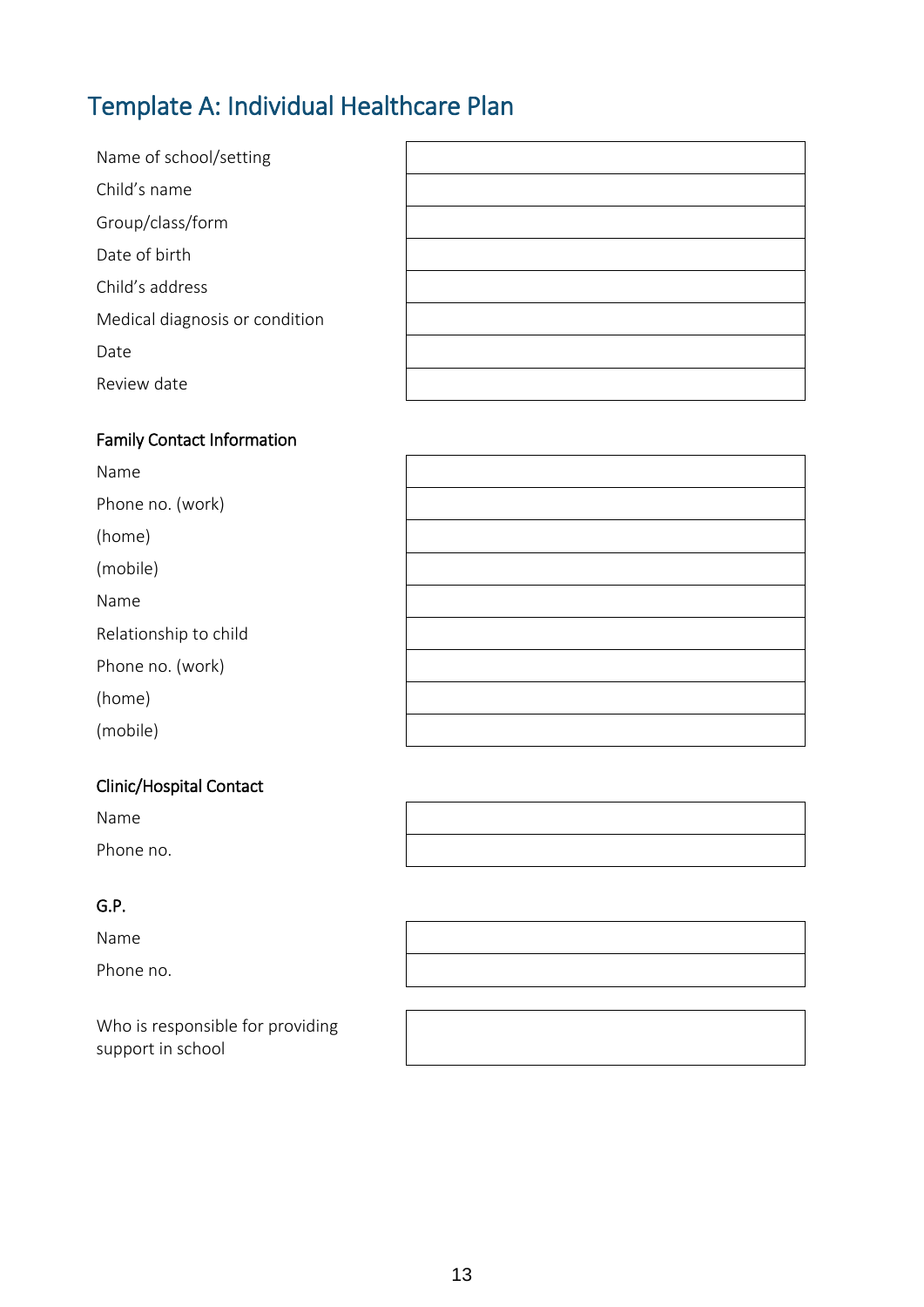Describe medical needs and give details of child's symptoms, triggers, signs, treatments, facilities, equipment or devices, environmental issues etc.

Name of medication, dose, method of administration, when to be taken, side effects, contraindications, administered by/self-administered with/without supervision

Daily care requirements

Specific support for the pupil's educational, social and emotional needs

Arrangements for school visits/trips etc.

Other information

Describe what constitutes an emergency, and the action to take if this occurs

Who is responsible in an emergency *(state if different for off-site activities)*

Plan developed with

Staff training needed/undertaken – who, what, when